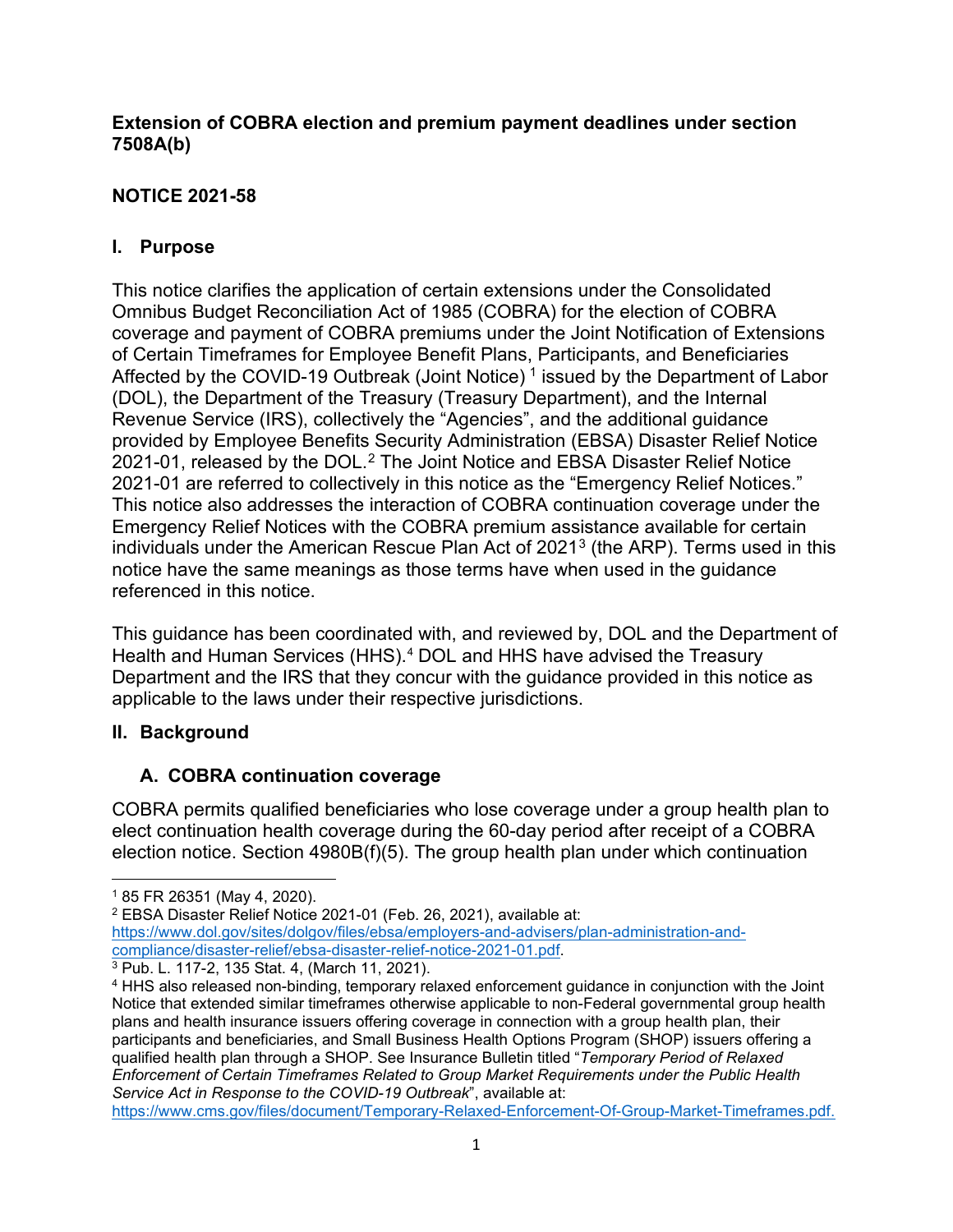coverage is provided may not require the payment of any premium before the day that is 45 days after the day on which the qualified beneficiary makes the initial election for continuation coverage. Section 4980B(f)(2)(C)(ii). Additionally, the group health plan must treat COBRA premium payments as timely paid if made within 30 days after the due date or within any longer period as applied to or under the plan. Section 4980B(f)(2)(B)(iii).

### **B. Summary of Emergency Relief Notices and the ARP**

On May 4, 2020, in response to the National Emergency concerning the Novel Coronavirus Disease (COVID-19) Outbreak (National Emergency),<sup>[5](#page-1-0)</sup> the Agencies published the Joint Notice, which extended certain timeframes otherwise applicable to group health plans, disability and other welfare plans, pension plans, and their participants and beneficiaries under the Employee Retirement Income Security Act of 1974 (ERISA) and the Internal Revenue Code of 1986 (Code). The Joint Notice extended these timeframes by requiring that plans subject to ERISA or the Code disregard the period for certain action from March 1, 2020, until 60 days after the announced end of the National Emergency or such other date announced by the Agencies in a future notification (the Outbreak Period), subject to a maximum disregarded period of one year.[6](#page-1-1)

On February 26, 2021, DOL, with the concurrence of HHS, the Treasury Department, and the IRS, issued EBSA Disaster Relief Notice 2021-01, which clarified that the disregarded periods apply from the date each individual or plan was first eligible for relief under the Joint Notice. Under EBSA Disaster Relief Notice 2021-01, the applicable periods under the Emergency Relief Notices for individuals and plans are therefore disregarded until the earlier of (1) one year from the date the individuals and plans were first eligible for relief,<sup>[7](#page-1-2)</sup> or (2) 60 days after the announced end of the National Emergency (the end of the Outbreak Period). At the end of an individual's or plan's

<span id="page-1-0"></span><sup>5</sup> On March 13, 2020, the President issued the Proclamation on Declaring a National Emergency Concerning the Novel Coronavirus Disease (COVID-19) Outbreak declaring a national emergency, beginning March 1, 2020, under sections 201 and 301 of the National Emergencies Act (50 U.S.C. 1601 *et seq*.). By separate letter, also on March 13, 2020, the President declared under section 501(b) of the Robert T. Stafford Disaster Relief and Emergency Assistance Act, 42 U.S.C. section 5121 *et seq.*, that an emergency existed nationwide, as the result of the COVID-19 outbreak (the COVID-19 National Emergency or National Emergency). *See* 85 FR 26351, 26352.

<span id="page-1-1"></span><sup>&</sup>lt;sup>6</sup> The Joint Notice provided that, subject to the one-year limit under section 518 of ERISA and section 7508A(b) of the Code, all group health plans, disability and other employee welfare benefit plans, and employee pension benefit plans subject to ERISA or the Code were required to disregard the period for certain timeframes because of the National Emergency. The disregarded period applies to specific employee benefit timeframes applicable to plan participants, beneficiaries, qualified beneficiaries, and claimants. The Joint Notice also provided relief for group health plans regarding the requirement to provide a COBRA election notice.

<span id="page-1-2"></span> $\frac{7}{7}$  The first date upon which an individual or plan could be eligible for relief was March 1, 2020, the first day of the National Emergency. Therefore, the earliest date upon which a disregarded period could begin to run again was March 1, 2021, including for periods beginning before March 1, 2020, during which an action was required or permitted to be completed.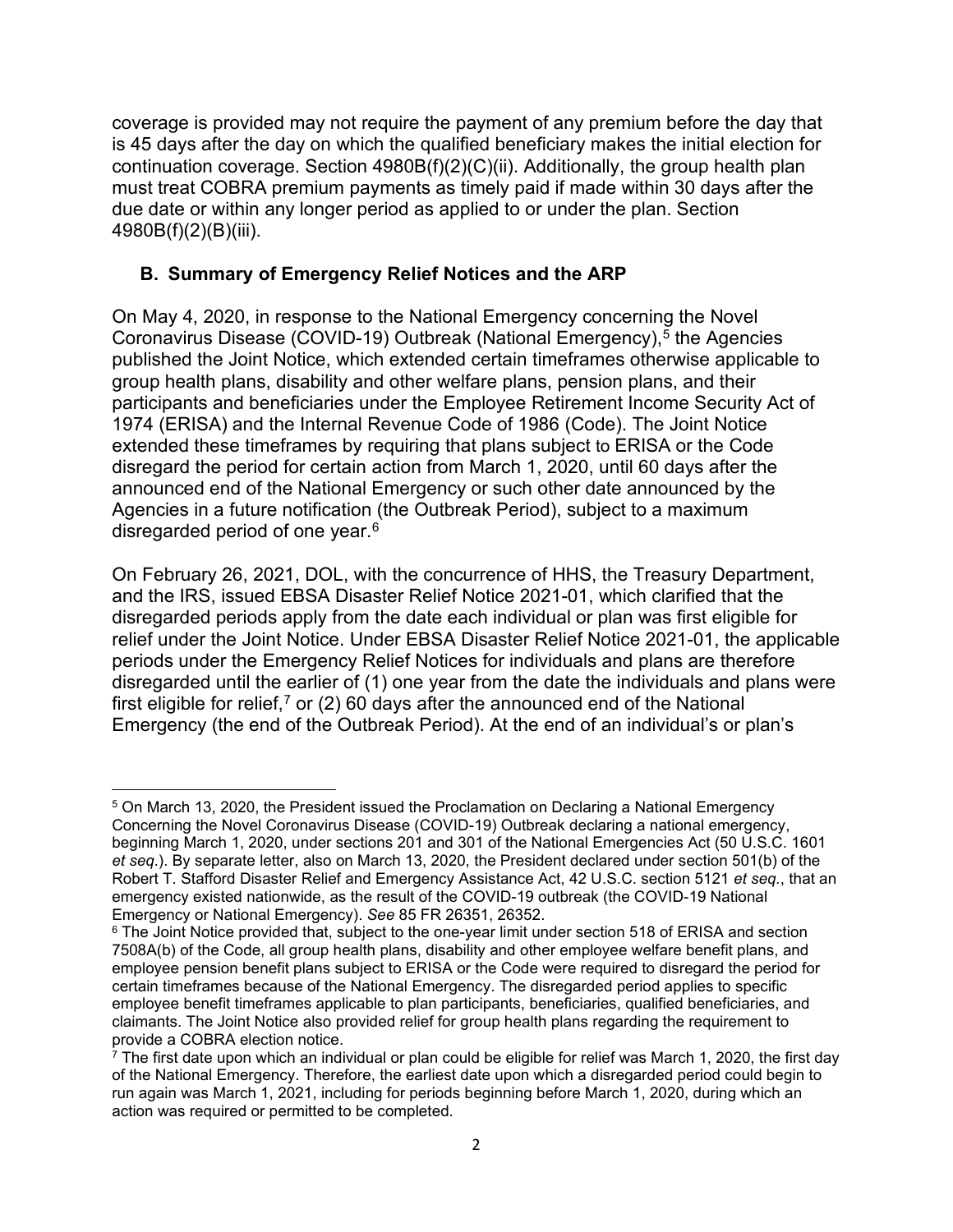disregarded period, the applicable timeframes that were disregarded under the Joint Notice resume.

On March 11, 2021, the ARP was enacted. Section 9501 of the ARP provides for temporary COBRA premium assistance for certain "Assistance Eligible Individuals"[8](#page-2-0) for periods of coverage beginning on or after April 1, 2021, through periods of coverage beginning on or before September 30, 2021. On May 18, 2021, the IRS and the Treasury Department issued Notice 2021-31[9](#page-2-1) providing guidance regarding COBRA continuation coverage and COBRA premium assistance under the ARP.

On July 26, 2021, the Treasury Department and the IRS issued Notice 2021-46,[10](#page-2-2) providing further guidance regarding COBRA continuation coverage and COBRA premium assistance under the ARP.

## **C. COBRA relief under the Emergency Relief Notices**

The Joint Notice provided extensions<sup>[11](#page-2-3)</sup> for the following COBRA timeframes:

(1) The 60-day election period for COBRA continuation coverage under section 605 of ERISA and section  $4980B(f)(5)$  of the Code,  $12$ 

(2) The dates for making COBRA premium payments under section 602(2)(C) and (3) of ERISA and section  $4980B(f)(2)(B)(iii)$  and (C) of the Code,  $^{13}$  $^{13}$  $^{13}$ 

(3) The date for individuals to notify the plan of a qualifying event or determination of disability under section 606(a)(3) of ERISA and section 4980B(f)(6)(C) of the Code, and

(4) The date for providing a COBRA election notice under section 606(c) of ERISA and section 4980B(f)(6)(D) of the Code for group health plans and their sponsors and administrators.

<span id="page-2-0"></span><sup>8</sup> Under section 9501 of the ARP, an "Assistance Eligible Individual" is an individual (1) who is a qualified beneficiary with respect to a period of COBRA continuation coverage during the period from April 1, 2021, through September 30, 2021, and eligible for that COBRA continuation coverage by reason of a qualifying event specified in section 603(2) of ERISA, section 4980B(f)(3)(B) of the Code, or section 2203(2) of the Public Health Service Act, except for voluntary termination of employment, and (2) who elects COBRA continuation coverage.

<span id="page-2-1"></span><sup>9</sup> Notice 2021-31, 2021-23 IRB 1173 (June 7, 2021).

<span id="page-2-2"></span><sup>10</sup> Notice 2021-46, 2021-33 IRB 303 (August 16, 2021).

<span id="page-2-3"></span><sup>11</sup> The Joint Notice provided extensions for other employee benefit timeframes in addition to the COBRA timeframes addressed in this notice. For more information, see the Joint Notice at 85 FR 26351 (May 4, 2020).

<span id="page-2-4"></span> $12$  The term "election period" is defined as "the period which—(A) begins not later than the date on which coverage terminates under the plan by reason of a qualifying event, (B) is of at least 60 days' duration, and (C) ends not earlier than 60 days after the later of—(i) the date described in subparagraph (A), or (ii) in the case of any qualified beneficiary who receives notice under section 1166(a)(4) of this title, the date of such notice.'' Section 605(a)(1) of ERISA; section 4980B(f)(5) of the Code.

<span id="page-2-5"></span> $13$  Regarding coverage during the election period and before an election is made, see Treas. Reg. § 54.4980B–6, Q&A-3; regarding coverage during the period between the election and payment of the premium, see Treas. Reg. § 54.4980B–8, Q&A-5(c).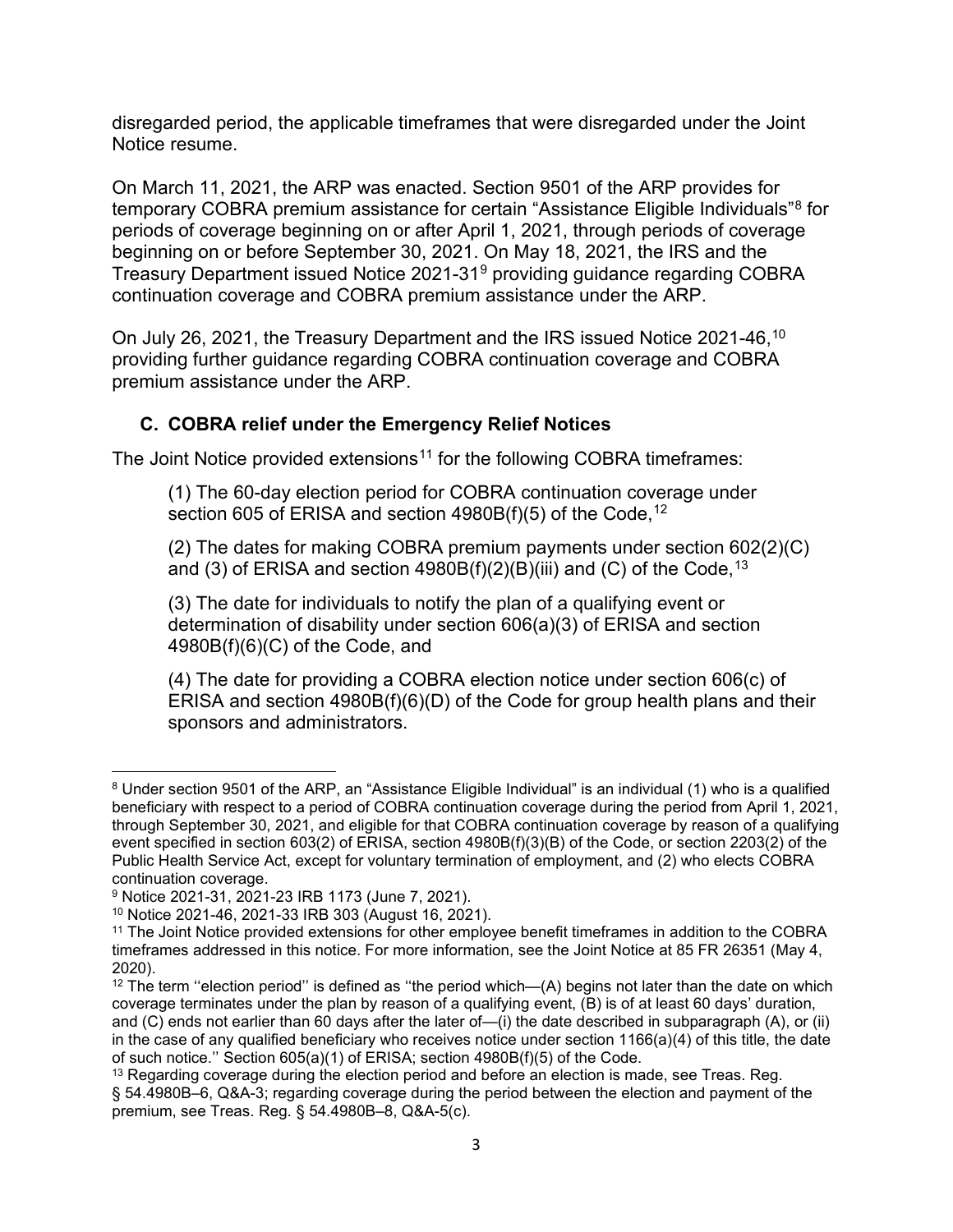The Emergency Relief Notices provide that these COBRA timeframes are disregarded until the earlier of (1) one year from the date that individuals and plans were first eligible for relief, or  $(2)$  the end of the Outbreak Period.<sup>[14](#page-3-0)</sup>

#### **III. Guidance and Application of the extensions under the Emergency Relief Notices to COBRA elections and payment of COBRA premiums**

Under the Emergency Relief Notices, up to one year must be disregarded in determining the due dates for individuals to elect COBRA continuation coverage and pay COBRA premiums during the Outbreak Period. This notice clarifies that the disregarded period for an individual to elect COBRA continuation coverage and the disregarded period for the individual to make initial and subsequent COBRA premium payments generally run concurrently.

The following rules illustrate the timeframes that apply to individuals making initial COBRA premium payments under the Emergency Relief Notices during the Outbreak Period. For purposes of these rules, the phrase the "initial 60-day COBRA election timeframe" refers to the 60-day election timeframe under section 605 of ERISA and section 4980B(f)(5) of the Code without regard to the Emergency Relief Notices.

- If an individual elected COBRA continuation coverage outside of the initial 60-day COBRA election timeframe, that individual generally will have one year and 105[15](#page-3-1) days after the date the COBRA notice was provided to make the initial COBRA premium payment.
- If an individual elected COBRA continuation coverage within the initial 60-day COBRA election timeframe, that individual will have one year and 45 days after the date of the COBRA election to make the initial COBRA premium payment.

Individuals must make the initial COBRA election by the earlier of (1) one year and 60 days after the individual's receipt of the COBRA election notice, or (2) the end of the Outbreak Period.

Applying the disregarded periods in this way means that individuals who delay electing COBRA may not have more than one year of total disregarded time for the COBRA election and initial COBRA payment.<sup>[16](#page-3-2)</sup> However, these timeframes are subject to the transition relief provided in section IV of this notice, which provides that in no event will

<span id="page-3-0"></span><sup>&</sup>lt;sup>14</sup> For an individual with a right to COBRA continuation coverage, the date of the applicable event will be the date the individual action would otherwise have been required or permitted. For group health plans, the date of the applicable event will be the date the plan would otherwise be required to provide a COBRA election notice.

<span id="page-3-1"></span><sup>&</sup>lt;sup>15</sup> The 105-day period is derived by adding together the 60 days to make an initial COBRA election under section 4980B(f)(5) and the 45 days to make the initial COBRA premium payment under section 4980B(f)(2)(C)(ii).

<span id="page-3-2"></span><sup>16</sup> For example, an individual generally may not delay electing COBRA continuation coverage for 6 months and then add another full year to the disregarded period for purposes of determining the deadline for making the initial COBRA premium payment (resulting in a total of 18 months of disregarded time for both the COBRA election and initial COBRA payment). Instead, the maximum disregarded period of one year is applied concurrently to the timeframe for the COBRA election and initial COBRA premium payment.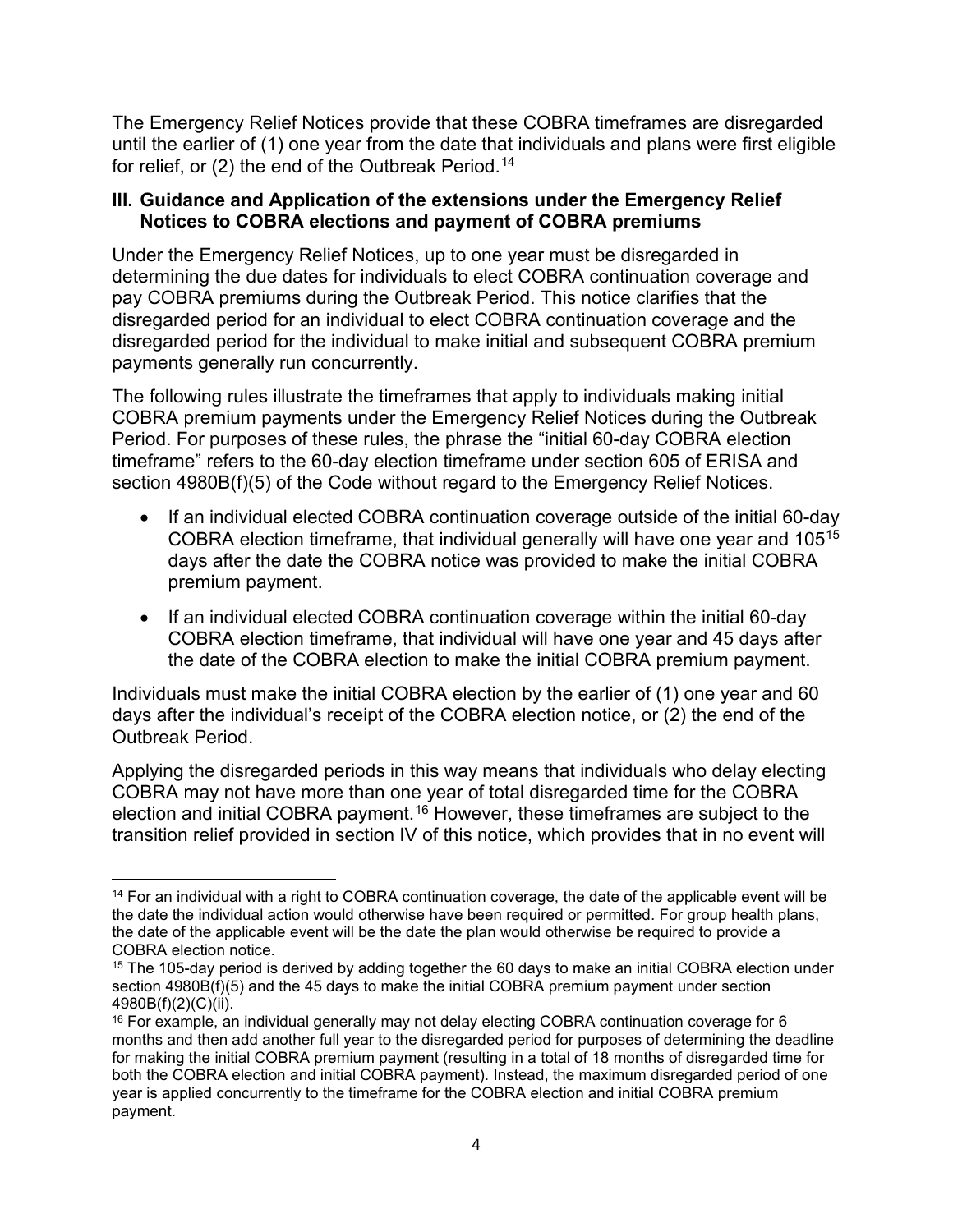an initial COBRA premium payment be due before November 1, 2021, as long as the individual makes the initial COBRA premium payment within one year and 45 days after the election date.

For each subsequent COBRA premium payment, the maximum time an individual has to make a payment while the Outbreak Period continues is one year from the date the payment originally would have been due in the absence of the Emergency Relief Notices, including the mandatory 30-day grace period, but subject to the transition relief provided below.

### **IV. Transition relief for COBRA premium payments due before November 1, 2021 under the Emergency Relief Notices**

Because some individuals may have assumed that the disregarded period for making the initial premium payment begins on the date of the COBRA election, individuals who made elections more than 60 days after receipt of the election notice may have less time than they anticipated to make the initial premium payment. Therefore, to avoid inequitable outcomes, in no event will an individual be required to make the initial premium payment before November 1, 2021, even if November 1, 2021 is more than one year and 105 days after the date the election notice was received, provided that the individual makes the initial premium payment within one year and 45 days after the date of the election. This transition relief does not result in an individual having a disregarded period related to a particular COBRA timeframe that is more than one year. This transition relief is an exception to the general rule that disregarded periods for COBRA elections and initial COBRA payments run concurrently with respect to each individual.

## **V. Interaction with the ARP COBRA premium assistance**

The extensions of the timeframes under the Emergency Relief Notices do not apply to the periods for providing the required notice of the ARP extended election period or for electing COBRA continuation coverage with COBRA premium assistance under the ARP. See Notice 2021-31, Q&A-57. An individual who has a disregarded period under the Emergency Relief Notices may elect retroactive COBRA continuation coverage, subject to the guidance in this notice, and may elect COBRA continuation coverage with COBRA premium assistance for any period for which the individual is eligible for COBRA premium assistance. However, the disregarded periods under the Emergency Relief Notices continue to apply to payments of COBRA premiums after the end of the ARP COBRA premium assistance period, to the extent that the individual is still eligible for COBRA continuation coverage and the Outbreak Period has not ended.

## **VI. Examples**

The following examples illustrate how COBRA elections and premium payments are treated under this notice. All of the examples assume that the Outbreak Period has not ended during the periods specified and that individuals are not eligible for COBRA premium assistance under the ARP unless stated otherwise. The examples also assume that the group health plans have calendar month coverage periods, with premium payments due by the first of the month, and that the plans provide that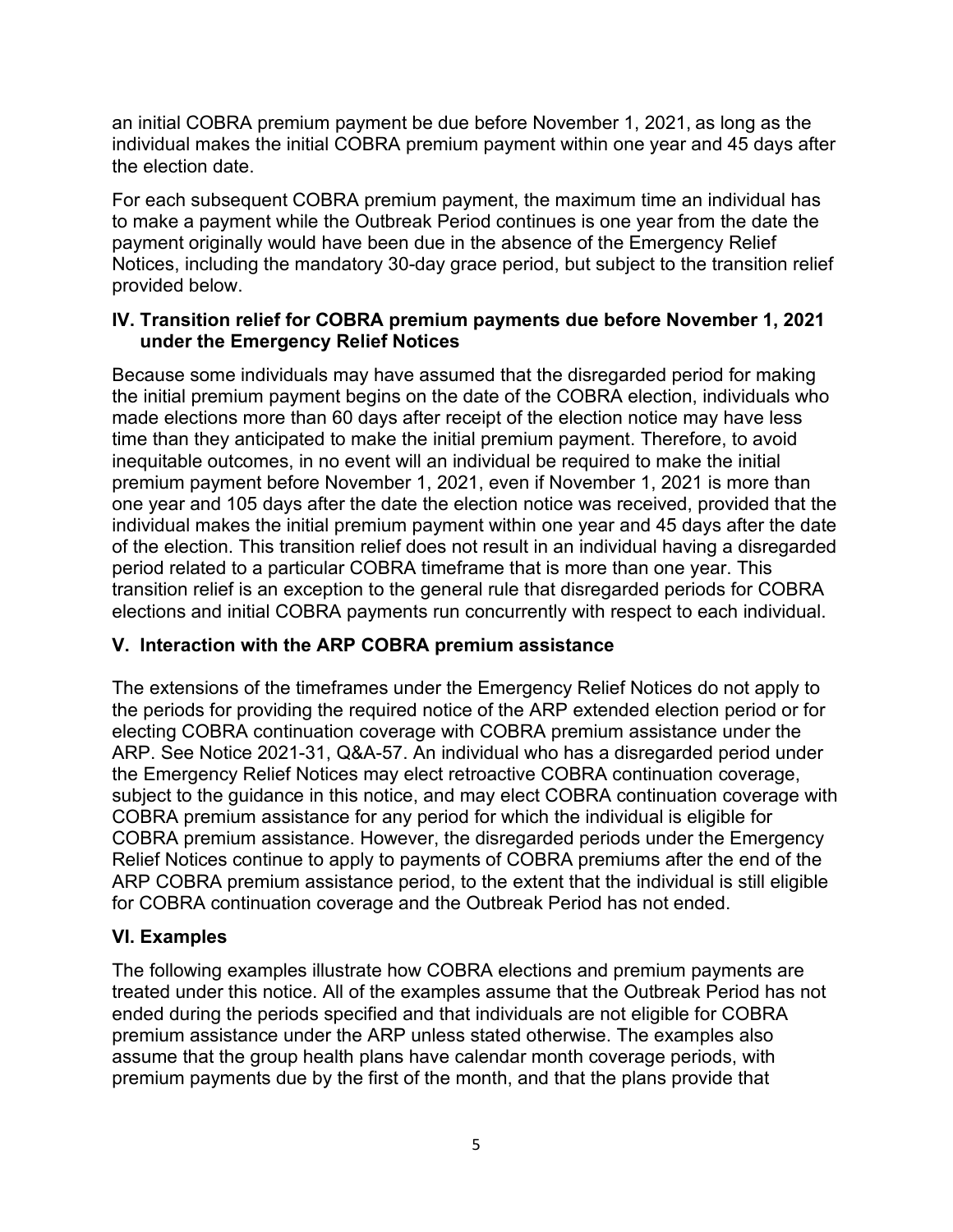qualified beneficiaries must make COBRA premium payments within the statutory 30 day grace period.

### **A. Examples applying the extensions under the Emergency Relief Notices to COBRA elections and payment of COBRA premiums**

Example 1. COBRA election made more than 60 days after receipt of COBRA election notice under the Emergency Relief Notices.

(i) Facts. Individual A participates in Employer X's group health plan. On August 1, 2020, Individual A has a qualifying event and receives a COBRA election notice. Individual A elects COBRA continuation coverage on February 1, 2021, retroactive to August 1, 2020. When must Individual A make the initial COBRA premium payment and subsequent monthly COBRA premium payments?

(ii) Conclusion. Individual A has until November 14, 2021 to make the initial COBRA premium payment (one year and 105 days after August 1, 2020), because Individual A did not elect COBRA continuation coverage under the Emergency Relief Notices within 60 days after receipt of the election notice. The initial COBRA premium payment would include monthly premium payments for August 2020 through October 2020. The November 2020 monthly COBRA premium payment would be due by December 1, 2021 (one year and 30 days after November 1, 2020), with premium payments due every month after that for the months that Individual A is eligible for COBRA continuation coverage.

Example 2. COBRA election made within 60 days of the receipt of COBRA election notice under the Emergency Relief Notices.

(i) Facts. Individual B participates in Employer Y's group health plan. Individual B has a qualifying event and receives a COBRA election notice on October 1, 2020. Individual B elects COBRA continuation coverage on October 15, 2020 retroactive to October 1, 2020. When must Individual B make the initial COBRA premium payment and subsequent monthly COBRA premium payments?

(ii) Conclusion. Individual B has until November 29, 2021, to make the initial COBRA premium payment (one year and 45 days after October 15, 2020) because Individual A elected COBRA within 60 days of receiving the election notice. The initial COBRA premium payment would include only the monthly premium payment for October 2020. The November 2020 monthly COBRA premium payment would be due by December 1, 2021 (one year and 30 days after November 1, 2020), with premium payments due every month after that for the months Individual B is eligible for COBRA continuation coverage.

## Example 3. Timeframe for electing COBRA under the Emergency Relief Notices.

(i) Facts. Individual C participates in Employer Z's group health plan. Individual C has a qualifying event and is provided a COBRA election notice on August 1, 2020. When must Individual C elect COBRA continuation coverage and, if Individual C elects COBRA continuation coverage, when must Individual C make the initial COBRA premium payment?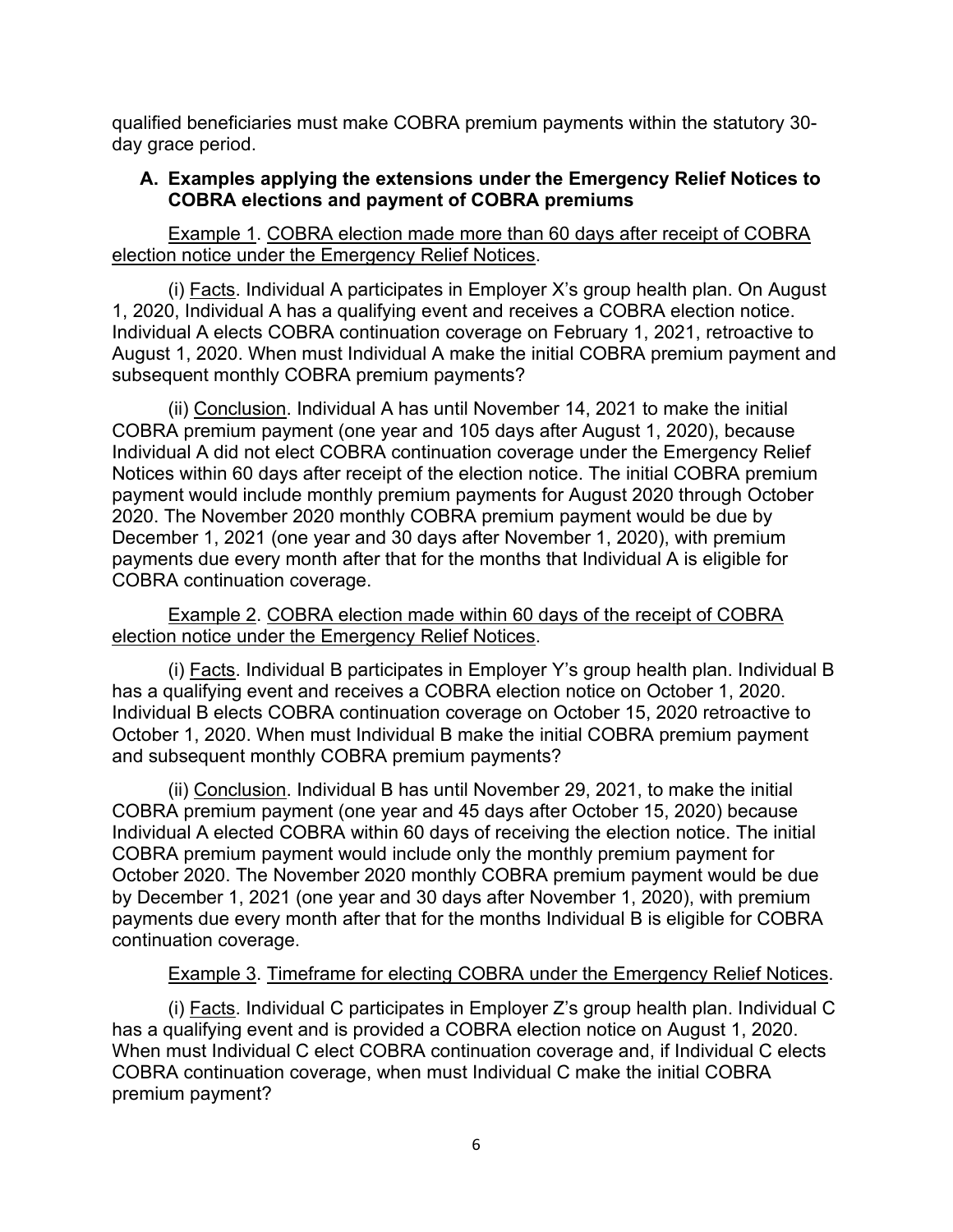(ii) Conclusion. Individual C has until September 30, 2021 (one year and 60 days after August 1, 2020) to elect COBRA continuation coverage. If Individual C elects COBRA continuation coverage after September 30, 2020 (but on or before September 30, 2021) Individual C has until November 14, 2021 to make the initial COBRA premium payment (one year and 105 days after receipt of the election notice). If Individual C makes the initial COBRA premium payment on November 14, 2021, that premium payment would include the monthly premiums for August 2020 through October 2020. The November 2020 monthly COBRA premium payment would be due by December 1, 2021 (one year and 30 days after November 1, 2020), with premium payments due every month after that for the months Individual C is eligible for COBRA continuation coverage.

#### Example 4. Failure to make COBRA premium payments under the Emergency Relief Notices.

(i) Facts. The facts are the same as in  $Example 1$ . In addition, Individual A timely makes the initial COBRA premium payment covering the months of August 2020 through October 2020, as well as the payment for the November 2020 monthly premium. Individual A does not make a payment for the December 2020 monthly premium as of December 31, 2021. For how many months does Individual A have COBRA continuation coverage?

(ii) Conclusion. Individual A is entitled to COBRA continuation coverage for the months of August 2020 through November 2020, but Individual A is not entitled to COBRA continuation coverage for any month after November 2020 because Individual A did not pay the December 2020 premium by the end of the applicable grace period. Benefits and services provided by the group health plan (for example, doctor's visits or filled prescriptions) that occurred on or before November 30, 2020, would be covered under the terms of the plan. The plan would not be obligated to cover benefits or services for Individual A that were incurred after November 30, 2020.

#### Example 5. Applying the transition relief for COBRA premium payments due before November 1, 2021.

(i) Facts. The facts are the same as in Example 1, except that Individual A has a qualifying event on April 1, 2020. Individual A receives the COBRA election notice on April 1, 2020 and elects COBRA continuation coverage on October 1, 2020, retroactive to April 1, 2020. As of July 15, 2021, Individual A has not made the initial premium payment. When must Individual A make the initial premium payment for COBRA continuation coverage retroactive to April 1, 2020 under the Emergency Relief Notices?

(ii) Conclusion. Under the transition relief provided in this notice, Individual A has until November 1, 2021 to make the initial premium payment, even though November 1, 2021 is more than one year and 105 days after April 1, 2020. Although the disregarded periods for the COBRA election and the initial premium payment run concurrently, under the transition relief provided in this notice, an individual will not be required to make the initial premium payment before November 1, 2021, as long as the individual makes the initial premium payment within one year and 45 days after the date of election. November 1, 2021 is less than one year and 45 days after October 1, 2020. Therefore,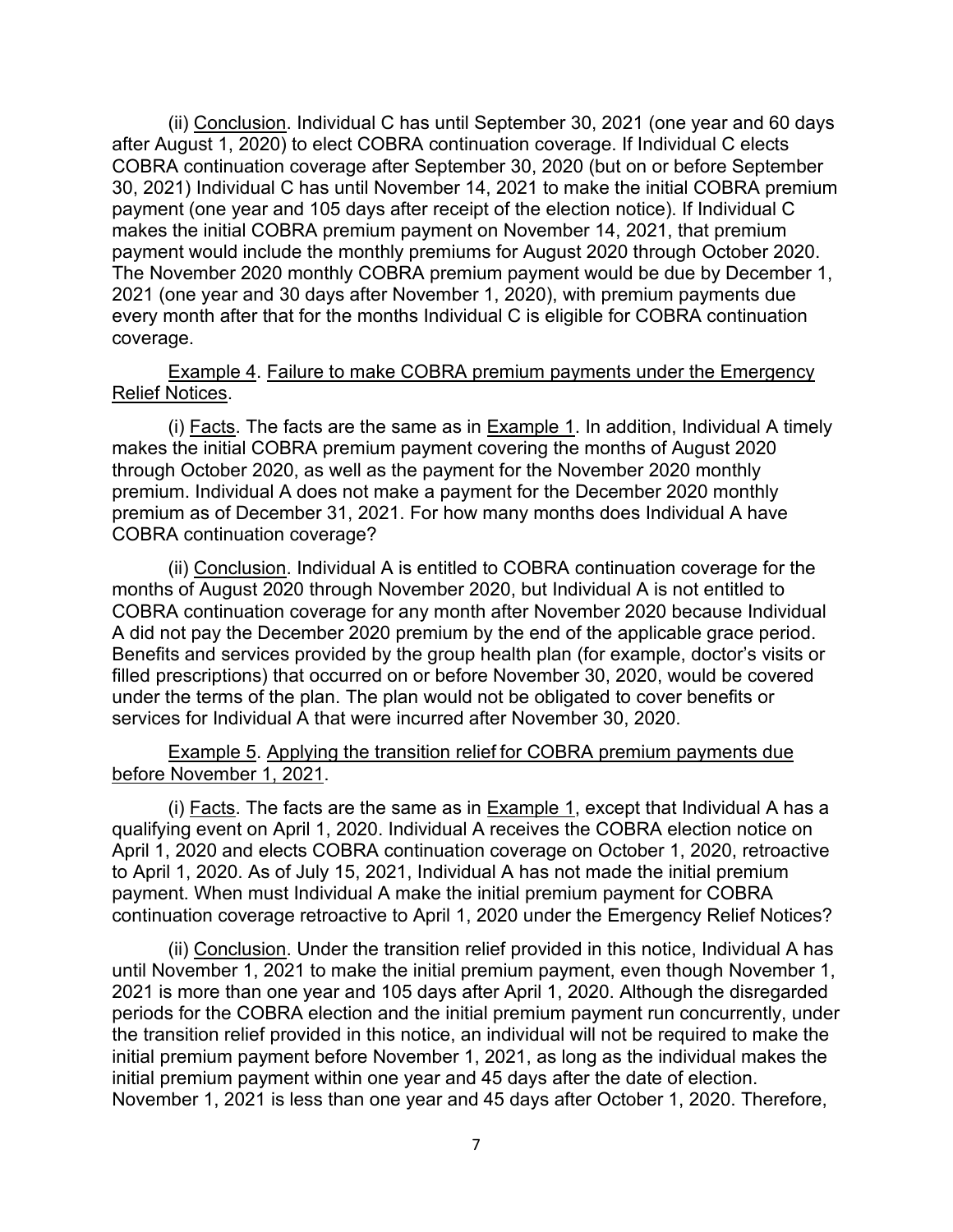Individual A remains eligible to make the initial premium payment by November 1, 2021. The initial COBRA premium payment would include the monthly premium payments for April 2020 through October 2020. The November 2020 COBRA premium payment would be due by December 1, 2021 (one year and 30 days after November 1, 2020), with premium payments due every month after that for the months Individual A is eligible for COBRA continuation coverage.

Example 6. Failure to make initial premium payment within one year and 45 days of election.

(i) Facts. The facts are the same as in  $Example 5$ , except that Individual A elects COBRA continuation coverage on May 1, 2020. As of October 1, 2021, Individual A has not made the initial premium payment for COBRA continuation coverage beginning April 1, 2020. On October 1, 2021 is Individual A eligible to make the initial premium payment for COBRA continuation coverage retroactive to April 1, 2020 under the Emergency Relief Notices?

(ii) Conclusion. No. October 1, 2021 is more than one year and 45 days after May 1, 2020. The maximum disregarded period related to a particular COBRA timeframe cannot be more than one year. Therefore, Individual A is no longer eligible to timely make the initial COBRA premium payment for COBRA continuation coverage retroactive to May 1, 2020 under the Emergency Relief Notices, despite the availability of transition relief. However, if Individual A is an Assistance Eligible Individual, Individual A has COBRA continuation coverage with COBRA premium assistance for the periods of coverage beginning April 1, 2021. Individual A may continue to pay for COBRA continuation coverage after September 2021 through the end of the period that Individual A is eligible for COBRA continuation coverage, if Individual A remains eligible for COBRA continuation coverage.

#### **B. Examples applying the ARP COBRA premium assistance**

Example 7. Deadline for retroactive COBRA continuation coverage under the Emergency Relief Notices for a potential Assistance Eligible Individual under the ARP.

(i) Facts. Individual A works for Employer X and participates in Employer X's group health plan. On August 1, 2020, Individual A has a qualifying event that is an involuntary termination of employment, and, therefore, is a potential Assistance Eligible Individual under the ARP. Individual A receives a COBRA election notice on August 1, 2020, but, as of September 1, 2021, has not yet elected COBRA continuation coverage. Individual A also receives the notice of the ARP extended election period on May 31, 2021, but does not elect COBRA continuation coverage with premium assistance under the ARP. When is the last date for Individual A to elect COBRA continuation coverage retroactive to August 1, 2020 under the Emergency Relief Notices?

(ii) Conclusion. Individual A has until September 30, 2021 (one year and 60 days after August 1, 2020) to elect COBRA continuation coverage retroactive to August 1, 2020 under the Emergency Relief Notices. Provided Individual A elects COBRA continuation coverage by September 30, 2021, Individual A would have until November 14, 2021 to make the initial COBRA premium payment (one year and 105 days after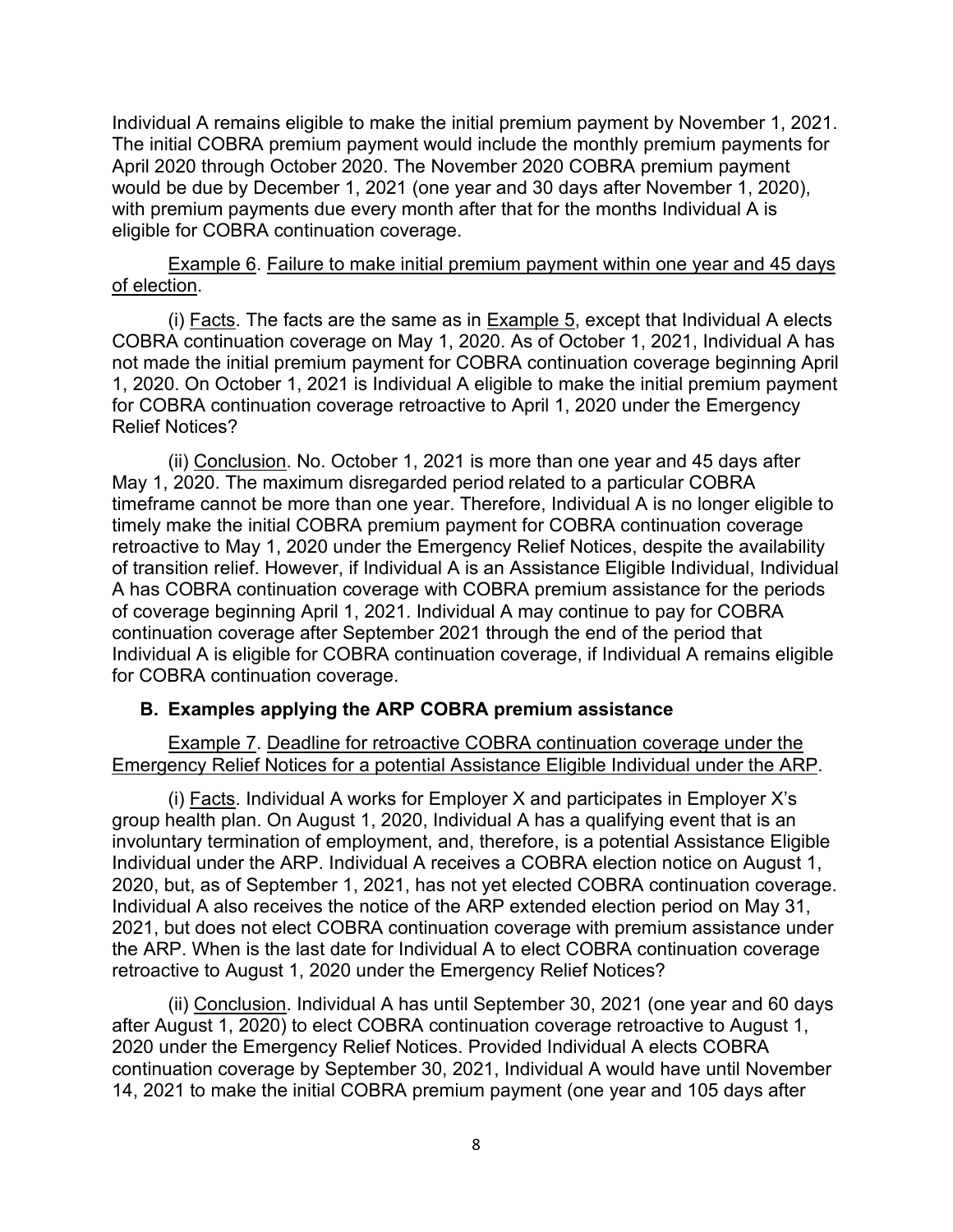August 1, 2020). The initial COBRA premium payment would include monthly premium payments for August 2020 through October 2020. The November 2020 premium payment would be due by December 1, 2021 (one year and 30 days after November 1, 2020), with premium payments due every month after that for the months Individual A is eligible for COBRA continuation coverage.

#### Example 8. Failure to elect retroactive COBRA continuation coverage under the Emergency Relief Notices by a potential Assistance Eligible Individual under the ARP.

(i) Facts. Individual B works for Employer Y and participates in Employer Y's group health plan. On March 1, 2021, Individual B has a qualifying event that is an involuntary termination of employment, and, therefore, is a potential Assistance Eligible Individual under the ARP. Individual B receives the COBRA election notice the same day. Individual B receives the COBRA election notice for the ARP extended election period on May 31, 2021, and elects COBRA continuation coverage with COBRA premium assistance beginning April 1, 2021 but does not elect COBRA continuation coverage retroactive to March 1, 2021. Must Individual B be permitted on or after August 1, 2021, to elect retroactive COBRA continuation coverage beginning March 1, 2021?

(ii) Conclusion. No. Because Individual B elected COBRA coverage with premium assistance under the ARP, Individual B remained eligible only until July 30, 2021 (60 days after the receipt of the notice of the ARP extended election period) to elect COBRA continuation coverage retroactive to March 1, 2021. Employer Y's group health plan may require Individual B to elect COBRA continuation coverage retroactive to the loss of coverage within 60 days of receiving the notice of the ARP extended election period or lose eligibility for retroactive coverage under the Emergency Relief Notices. Because Individual B did not elect retroactive COBRA continuation coverage (beginning March 1, 2021) under the Emergency Relief Notices by July 30, 2021, Employer Y's plan is not required to permit Individual B to elect COBRA continuation coverage retroactive to March 1, 2021 under the Emergency Relief Notices. If Individual B had not elected COBRA continuation coverage with premium assistance under the ARP, Individual B would remain eligible to elect COBRA continuation coverage retroactive to March 1, 2021, until April 30, 2022 (one year and 60 days after March 1, 2021). However, COBRA premium assistance under the ARP would not be available for this coverage.

#### Example 9. Payment for retroactive COBRA continuation coverage under the Emergency Relief Notices by a potential Assistance Eligible Individual under the ARP.

(i) Facts. On November 1, 2020, Individual C has a qualifying event that is an involuntary termination of employment, and, therefore, is a potential Assistance Eligible Individual under the ARP. Individual C receives the COBRA election notice on the same date. On April 30, 2021, Individual C receives the notice of the ARP extended election period. On May 31, 2021, Individual C elects both retroactive COBRA continuation coverage beginning on November 1, 2020, and COBRA continuation coverage with premium assistance for the first period of coverage beginning on or after April 1, 2021. When are the deadlines for Individual C to make the initial COBRA premium payment and subsequent monthly COBRA premium payments?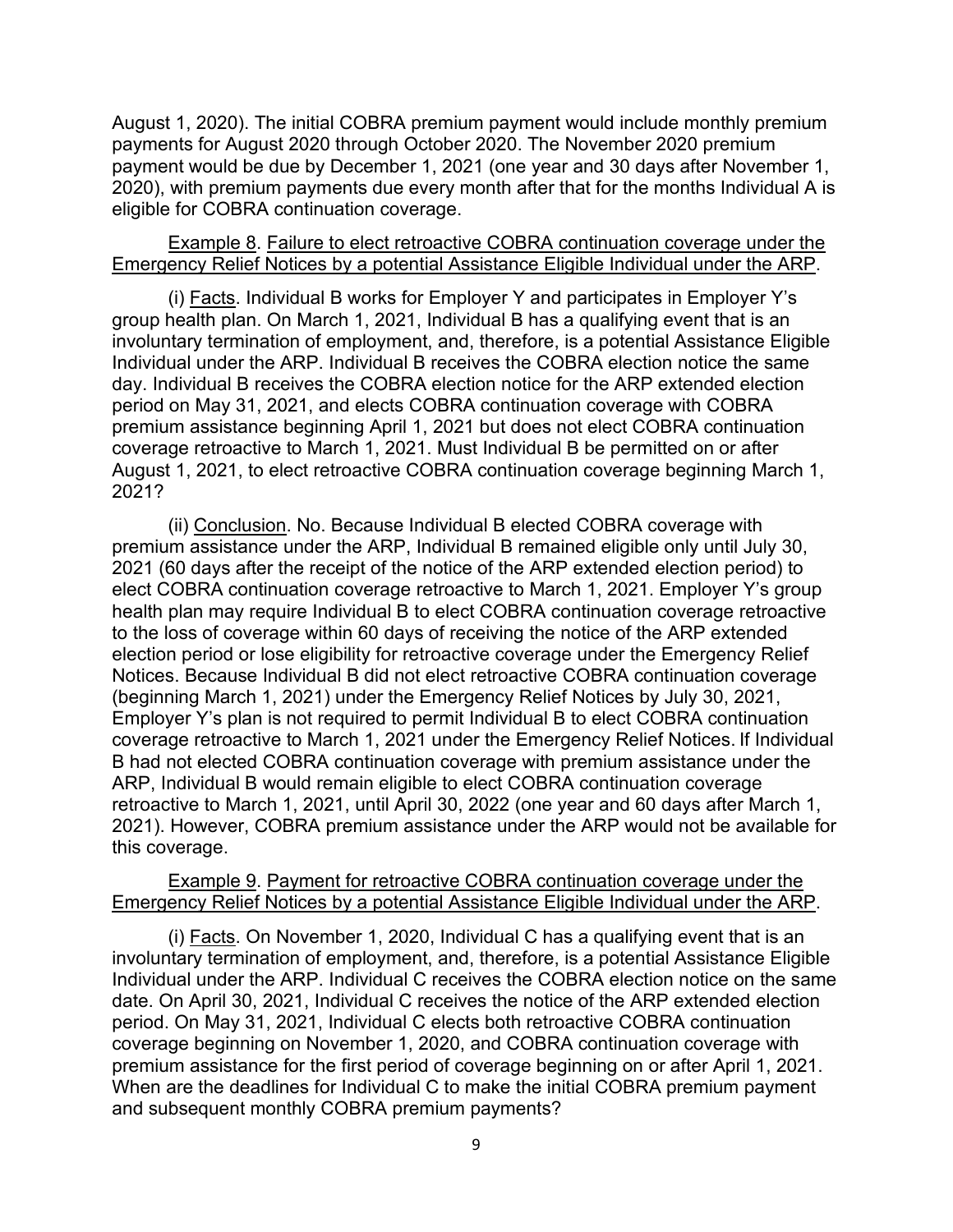(ii) Conclusion. Individual C has until February 14, 2022 to make the initial COBRA premium payment (one year and 105 days after November 1, 2020). The initial COBRA premium payment would include premium payments for November 2020 through January 2021. The February 2021 premium payment would be due by March 3, 2022 (one year and 30 days after February 1, 2021), and the March 2021 premium payment would be due by March 31, 2022 (one year and 30 days after March 1, 2021). Premium payments would be due every month after that for the months Individual C is eligible for COBRA continuation coverage, except that no payments would be due for the periods beginning on or after April 1, 2021, through September 30, 2021.

Example 10. COBRA premium payment after the end of the period of COBRA premium assistance by an Assistance Eligible Individual under the ARP and application of the Emergency Relief Notices.

(i) Facts. The facts are the same as in Example 9, except that Individual C makes the initial COBRA premium payment by February 14,  $2022$ , fails to make the premium payment for the February 2021 period of coverage by March 3, 2022, and fails to make the premium payment for the March 2021 period of coverage by March 31, 2022. Individual C then makes a COBRA premium payment on May 1, 2022. For which months does Individual C have COBRA continuation coverage?

(ii) Conclusion. Individual C has retroactive COBRA continuation coverage for November 2020, December 2020, and January 2021 because Individual C made a timely initial COBRA premium payment under the Emergency Relief Notices. Individual C does not have coverage for the months of February or March 2021 because Individual C did not make timely COBRA premium payments by March 3, 2022 (one year and 30 days after February 1, 2021) or March 31, 2022 (one year and 30 days after March 1, 2021). Individual C has COBRA continuation coverage with COBRA premium assistance for the periods of coverage from April 1, 2021 through September 30, 2021 because Individual C is an Assistance Eligible Individual and made a timely election under the ARP. Individual C also has COBRA continuation coverage for October 2021 (because Individual C made a premium payment on May 1, 2022) unless Individual C indicates that the May 1, 2022 premium payment was intended to pay premiums for a period during which Individual C was eligible for COBRA premium assistance.[17](#page-9-0) If the premium payment was not erroneously paid for coverage during a premium assistance period, the COBRA premium payment made on May 1, 2022 must be credited to the period following the ARP COBRA period because that COBRA premium payment is timely under the Emergency Relief Notices (the payment on May 1, 2022 is made within one year and 30 days after October 1, 2021). Individual C may continue to pay for COBRA continuation coverage for the period after October 2021 until Individual C has paid for the last of the months that Individual C is eligible for COBRA continuation coverage.

<span id="page-9-0"></span><sup>17</sup> Section 9501(b)(1)(D) of the ARP requires premium payees (as described in Notice 2021-31) to reimburse Assistance Eligible Individuals for premium amounts that those individuals would have been required to pay if not for the COBRA premium assistance available under the ARP.